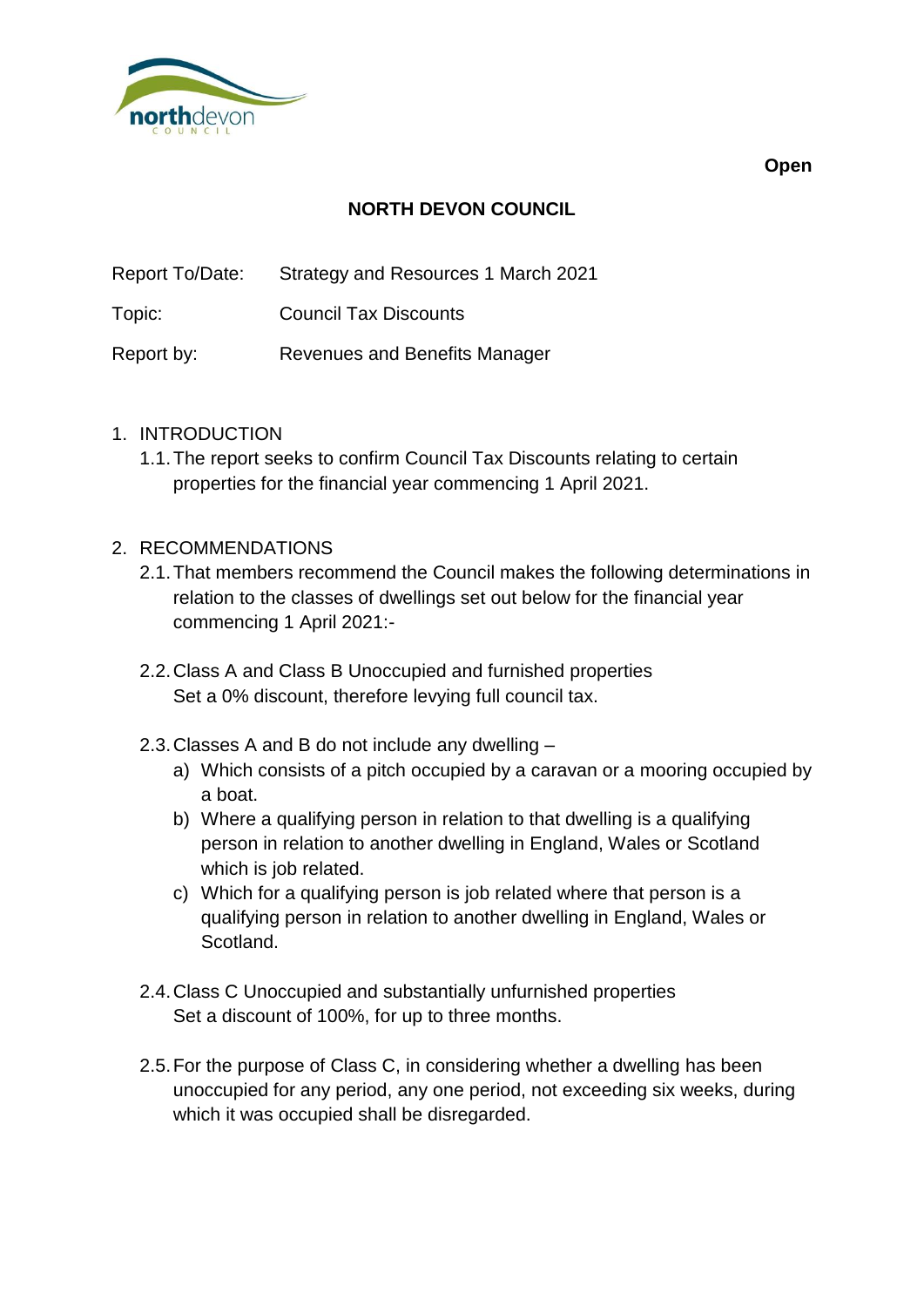

- 2.6.Properties which have been unoccupied and substantially unfurnished for over two years, levy the empty home premium of 200% of the normal liability.
- 2.7.Properties which have been unoccupied and substantially unfurnished for over five years, levy the empty home premium of 300% of the normal liability.
- 2.8.Properties which been unoccupied and substantially unfurnished for over ten years, levy the empty home premium of 400% of the normal liability.

## 3. REASONS FOR RECOMMENDATIONS

- 3.1.To approve the level of discounts to certain properties for the financial year commencing 1 April 2021.
- 4. REPORT
	- 4.1.The determinations are made by North Devon District Council for the financial year 2021/22.
	- 4.2.They are made under its powers contained in The Local Government Finance Act 2012 and the Council Tax (Prescribed Classes of Dwellings) (England) (Amendment) Regulations 2012 (SI 2012/2964).
	- 4.3.Section 12 (2) of the Local Government Finance Act 2012 allows local authorities to set a council tax rate for long term empty properties of up to 200% of the normal liability. A 'long term empty property' must have been unoccupied and substantially unfurnished for at least two years.
	- 4.4.From 1 April 2020 the Rating (Property in Common Occupation) and Council Tax (Empty Dwellings) Act 2018 enabled Councils to charge a maximum of 300% of the normal liability against property that has been unoccupied and unfurnished for at least 5 years. This charge was approved by members and applied last year.
	- 4.5.From 1 April 2021 the Act also enables Councils to charge a maximum of 400% of the normal liability against property that has been unoccupied and unfurnished for at least 10 years. The introduction of this new charge from 1 April 2021 was also approved by members last year.
	- 4.6.Government confirms that billing authorities are free to make their own decisions when administering these premiums. They advise that billing authorities should decide whether or not properties that are available for sale or rent, and which are being actively marketed, should be excluded from the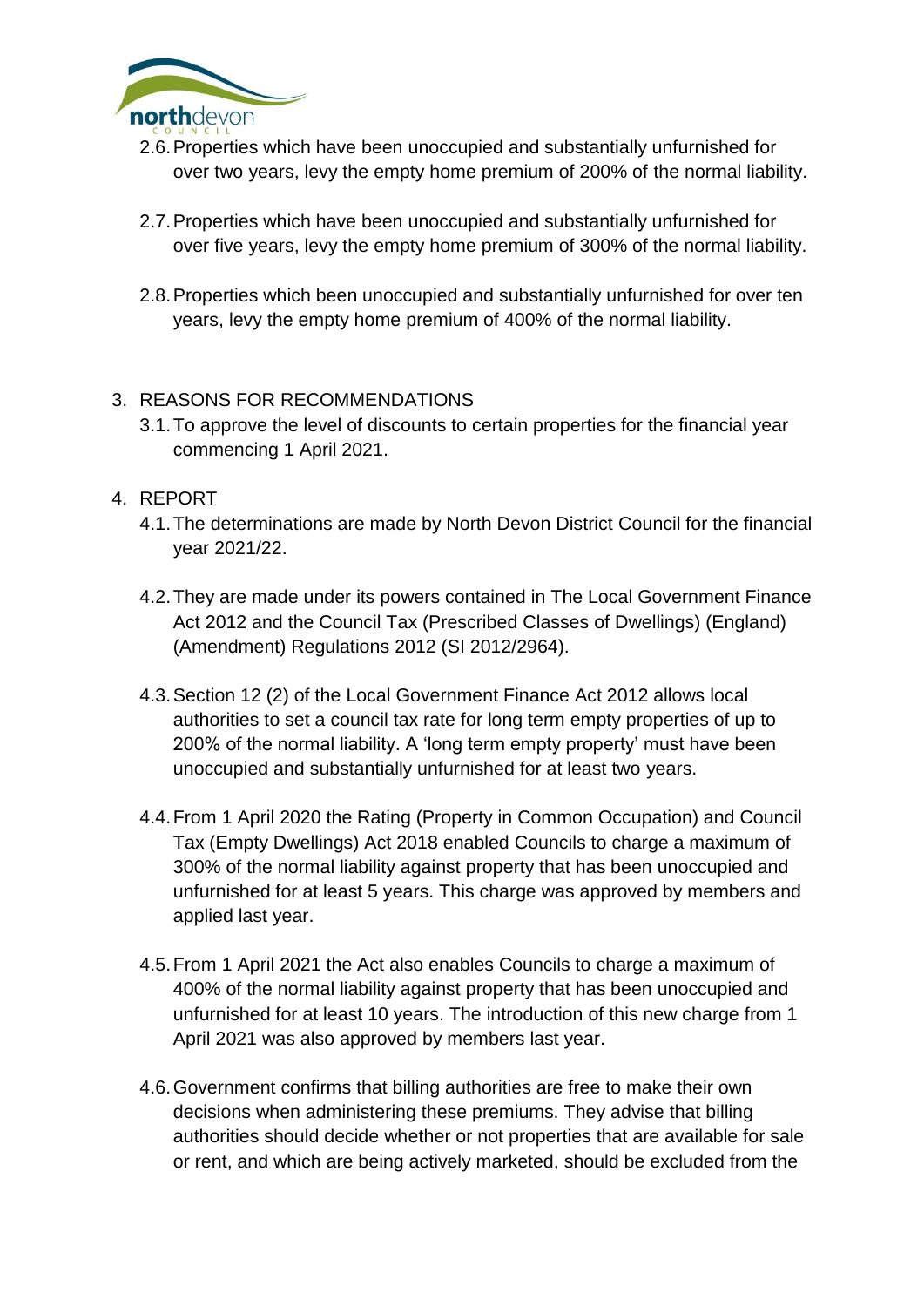

additional charges. Because there is no legal definition of being 'actively marketed', and for the avoidance of legal challenge, the recommendations above apply to **all** properties which are unoccupied and unfurnished as they have been in previous years.

- 4.7.This report is to confirm the discounts and levy for the financial year commencing 1 April 2021.
	- Class A and Class B (unoccupied and furnished) discount of 0%.
	- Class C (unoccupied and substantially unfurnished) discount of 100% for up to three months) For the purpose of Class C, in considering whether a dwelling has been unoccupied for any period, any one period, not exceeding six weeks, during, which it was occupied shall be disregarded.
	- Long term empty properties (unoccupied and substantially unfurnished for at least two years – set a council tax rate of 200% of the normal liability.
	- Long term empty properties (unoccupied and substantially unfurnished for at least five years – set a council tax rate of 300% of the normal liability.
	- Long term empty properties (unoccupied and substantially unfurnished for at least ten years – set a council tax rate of 400% of the normal liability.
- 5. RESOURCE IMPLICATIONS 5.1.There are no additional resource implications.
- 6. EQUALITIES ASSESSMENT 6.1.EIA attached at Appendix A.
- 7. CONSTITUTIONAL CONTEXT
	- 7.1.Article or Appendix and paragraph: 4.1 (b) ii and 4.2 (e) iii
	- 7.2.Referred power